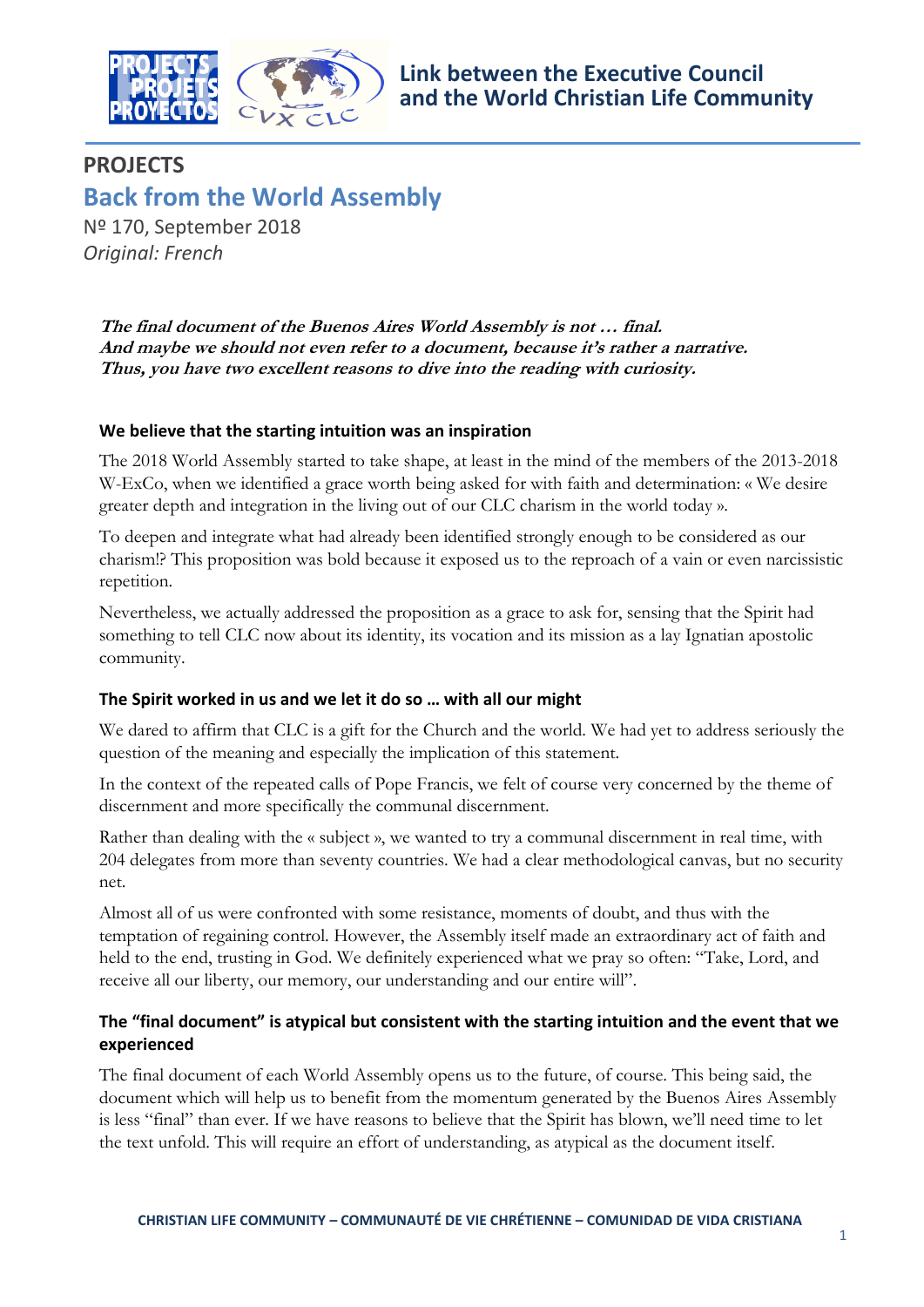It is a narrative. The story of a journey which, even before leading toward a destination, constitutes an event in itself, i.e. a meaningful experience. The word "experience" appears 10 times in the text. That's why we invite you to read the text in community, preferably by listening to the live testimony of your delegates. Indeed, it is desirable to read the chosen words and also between the lines. Moreover, we invite you to put the text in a wider perspective, reading again the letter of convocation and Projects 168 and 169. These preparatory documents shed light on the whole process, through its continuity as well as the adjustments that were made.

### **Other tools yet to come**

In order to support the indispensable exercise of rereading, the newly-elected ExCo will publish a Progressio Supplement. This Supplement (#74) will include not only the inputs of the guest speakers, but also a fundamental rereading of the process and some elements of the methodology that we followed in the communal discernment.

Moreover, as a preparation for the world CLC day of 25<sup>th</sup> March 2019, the next issue of Projects (#171) will invite the whole community to take an active part in the effort of understanding the call that was heard during the Assembly. It is a matter of listening to a call that is universal, and at the same time, to engage ourselves concretely in a particular context.

# **A new Executive Council at the service of the World Community**

To introduce the new ExCo, I would like to loosely quote a delegate: "We ask those who will be elected to build a discerning Executive Council".

We must indeed hope that the team will be capable of discernment. You will judge in due course, but if you have a sense for humor and want to try a forecast simply by looking at the faces, here is the ExCo:



*From left to right:* Alwin & Rojean Macalalad (Executive Secretaries), Diego Pereira (Consultor), Fernando Vidal (Consultor), Najat Sayegh (Consultor), Daphne Ho (Consultor), Catherine Waiyaki (Secretary), Ann Marie Brennan (Vice President), Aeraele Macalalad, Denis Dobbelstein (President), Herminio Rico SJ (Vice Ecclesiastical Assistant). \*not in photo: Arturo Sosa SJ (Ecclesiastical Assistant)

With the whole ExCo,

**Denis Dobbelstein** President of the World CLC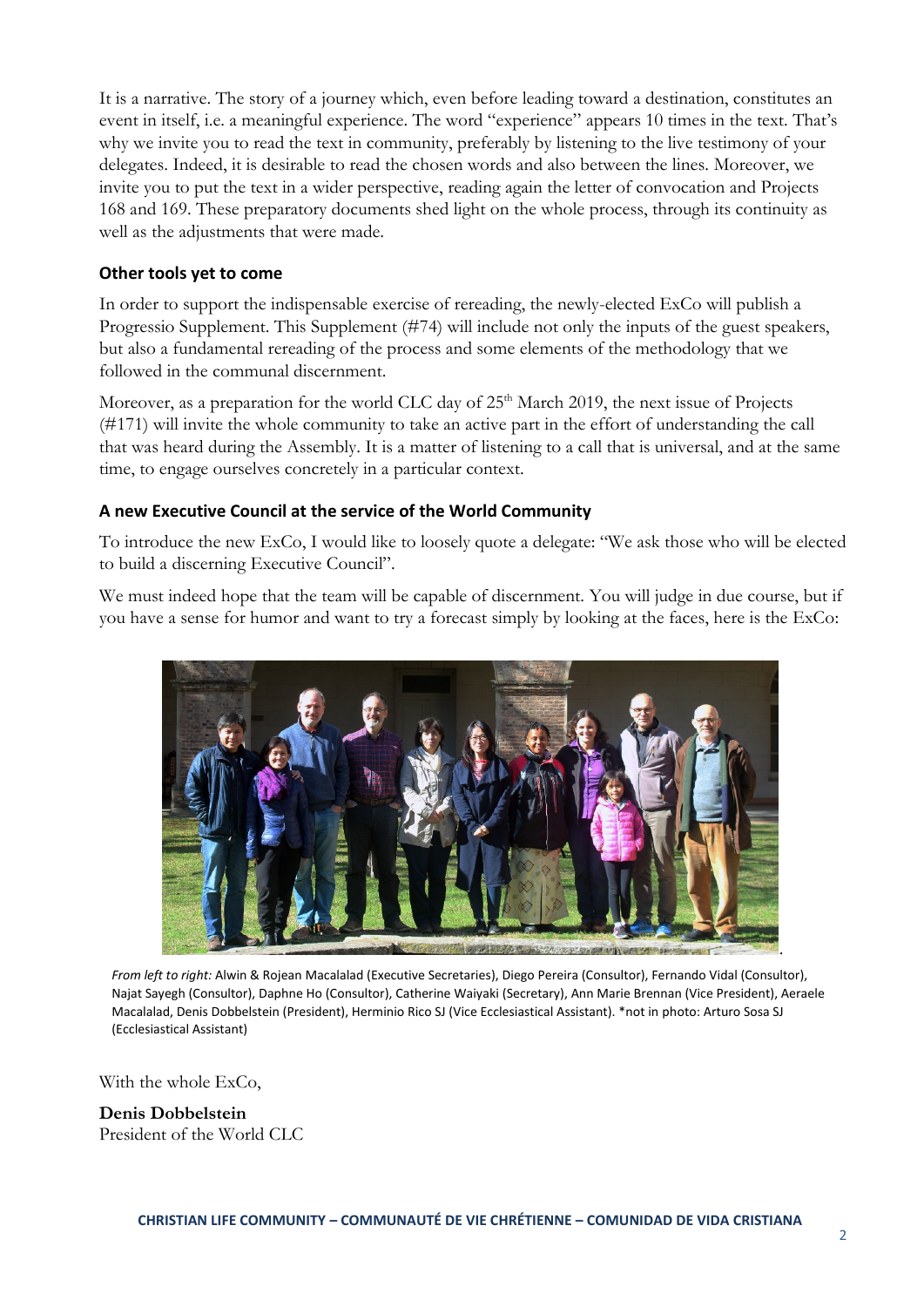

17<sup>th</sup> World Assembly of the Christian Life Community Buenos Aires, Argentina 2018 CLC, A gift for the Church and the World *'How many loaves have you?...Go and see' (Mk 6:38)*

# **FINAL DOCUMENT**

# *We journeyed together desiring greater depth and integration in the living out of our CLC charism in the world today, and the Lord called us to DEEPEN, SHARE, and GO FORTH.*

1. We journeyed to "the end of the earth," Buenos Aires, in search of the missionary spirit and zeal that has transformed Pope Francis and enlivened our Church. Our journey led us to follow in the footsteps of Bergoglio, to the *Colégio Maximo de S. José,* where his pastoral vision was originally established and developed among the people and parishes in *Barrio de San Miguel*.

2. We were also led into an experience of the Church in Latin America which offers a model for evangelization in our increasingly secular world by seeing the possibilities for liberating people to choose Christ. We saw the Spirit at work in renewing, energizing and missioning lay people.

3. We came together as one World Community. We desired to grow in gratitude for the gift of our community and way of life, to deepen our responsibility for enabling the Lord to multiply the loaves we have received, and to increase our impact on our world. We discovered the apostolic significance of our way of proceeding as a lay Ignatian community and the gifts we have to offer to a world that is groaning in labor pains<sup>1</sup> for spirituality and transcendence.

### **PREPARING FOR THE ASSEMBLY**

4. **[Three Contextual Realities]** Our Assembly was called together amid three contextual realities: the 50th year anniversary of the renewal that led to CLC, a papacy renewing the Church, and the renewed call for the laity in our world today.<sup>2</sup> These contexts revealed a "Kairos" moment where we might reflect more deeply upon our identity and mission as a lay Ignatian discerning apostolic body through the loaves we are invited to offer to be multiplied.

5. **[History of Mission and Identity]** We journeyed to the Assembly conscious of our history of mission and aware of our priorities. The most recent World Assembly in Lebanon in 2013 clarified our orientations for action at our discerned four frontiers of family, globalization and poverty, ecology and youth. The link between mission and identity was made evident in Nairobi

**.** 

 $<sup>1</sup>$  cf. Romans 8:22.</sup>

<sup>2</sup> See Projects 168 and President's Letter #4. See also *Evangelium Gaudium*.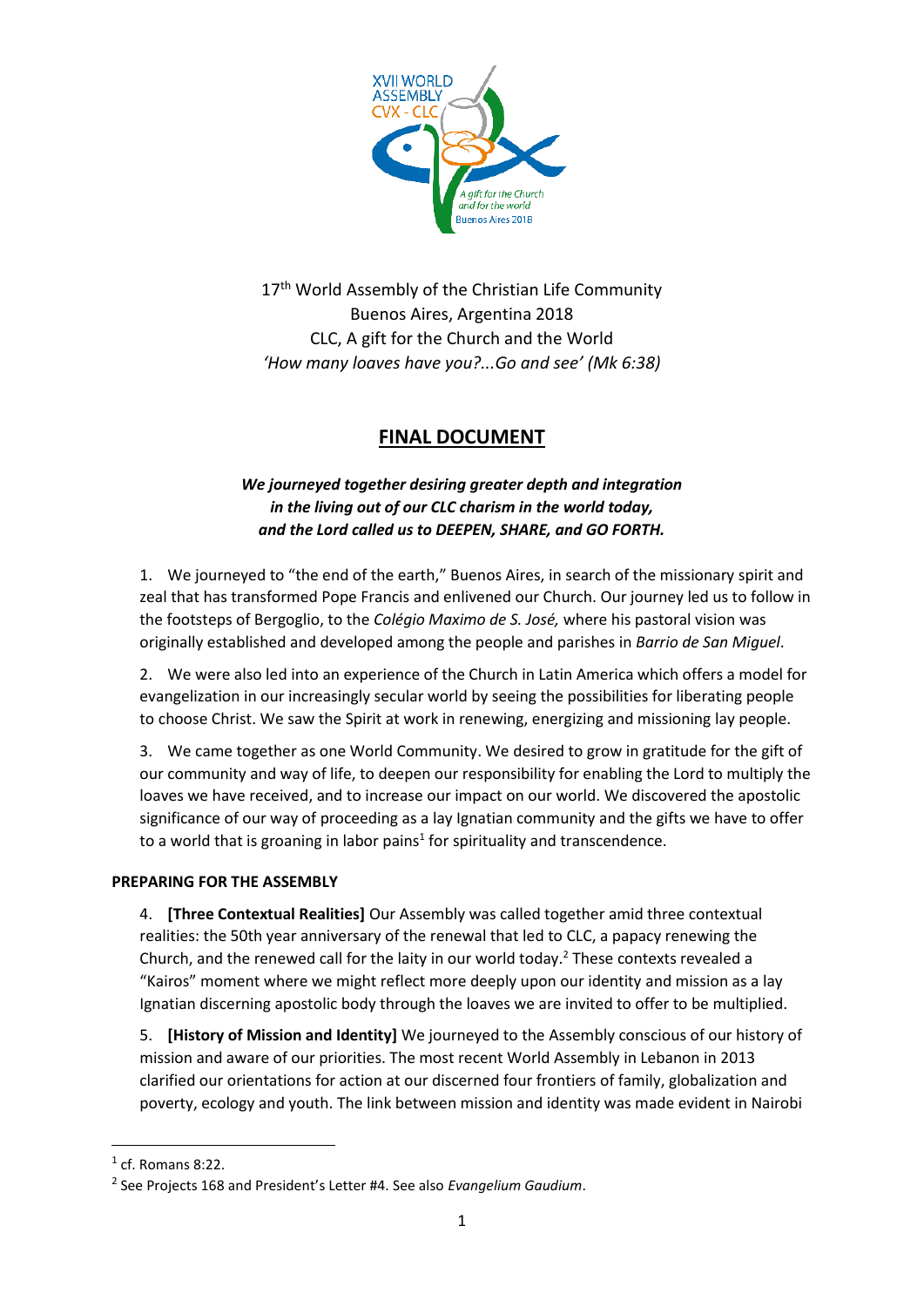in 2003 when we confirmed our call to be a lay Ignatian apostolic body with DSSE (Discern, Send, Support, Evaluate) as our way of proceeding.

6. **[Signs of the Times]** We journeyed amid volatile and complex times in our world's history, characterized by increasing polarization, a deepening ecological crisis, and an unwillingness to welcome the other. These difficulties delayed some delegates and prevented others from arriving at all. Our world makes our hearts ache, but we drew inspiration from the Trinity in their Contemplation of the world in the Incarnation, and confidence from the Spirit which hovered in the darkness over the waters of the original Chaos in the Book of Genesis. We saw the Spirit at work in how CLC Syria journeyed with us in prayer and fraternal affection even when its delegate's visa was granted only on the last part of the Assembly. We sought to place ourselves in the hands of the Spirit, full of confidence and hope that we could seek our way towards the future we only see dimly.<sup>3</sup>

### **BECOMING THE ASSEMBLY**

7. **[Welcoming New Communities]** We were welcomed warmly with great generosity by ARUPA, the organizing team from Argentina, Uruguay and Paraguay. Their welcome enabled us to enter into the joy of being one world community. We also welcomed the new national communities of Latvia, Mauritius Island and Vietnam into the World Community, adding to the communal gift that CLC offers to our world. Present at our Assembly were 63 of 67 affiliated communities and 8 observer communities. In total, there were 204 participants. This included 51 Jesuits, which reflects our strong spiritual bonds and collaboration with the Society of Jesus. The Assembly noted that the re-emergence of CLC in highly secularized societies like the Netherlands and Sweden confirms that our world hungers for profound community experiences that offer opportunities for evangelization.

8. **[Papal Greetings]** The Assembly received with gratitude and found inspiration in the surprise greeting of Pope Francis. He reminded us that humble thanksgiving for our gifts leads to the responsibility of going forth to encounter others. At the center of our spirituality are the two dimensions of contemplation and action, "because we can only enter the heart of God through the wounds of Christ, and we know that Christ is wounded in the hungry, the uneducated, the discarded, the old, the sick, the imprisoned, in all the vulnerable human flesh."<sup>4</sup>

9. **[Dicastery Greetings]** Cardinal Kevin Farrell, Prefect of the Dicastery for Laity, Family and Life greeted us with insights drawn from the Apostolic Exhortation *Gaudete et Exsultate.* He invited us to reproduce in our own lives the various aspects of Jesus' earthly life in order to harmonize our whole life with the mission we receive from God. His greeting echoed the necessity of both identity and mission for the one who desires to follow Christ and incarnate God in our world today.

10. **[Journey with a Missionary Church]** The Kairos moment in our Church calls us to be missionary disciples to our world through an encounter with Jesus that opens us up to the love of the Father.<sup>5</sup> Austen Ivereigh, a biographer of Pope Francis, shared that entering into this missionary spirit means: being Christ in our wounded world by helping people reconnect with creation and the world as creatures of God; to experience family and community which are the bonds of trust and unconditional love that build resilience, character, and self-esteem; and to help people find sanctuary. This journey invites us to let reality and the Holy Spirit guide us in our mission.

**.** 

<sup>&</sup>lt;sup>3</sup> cf. 1 Cor. 13:12

<sup>&</sup>lt;sup>4</sup> Letter of Pope Francis to Mr. Mauricio Lopez Oropeza, President of the World Christian Life Community.

<sup>5</sup> Austen Ivereigh, "The Francis Option: Evangelizing a World in Flux."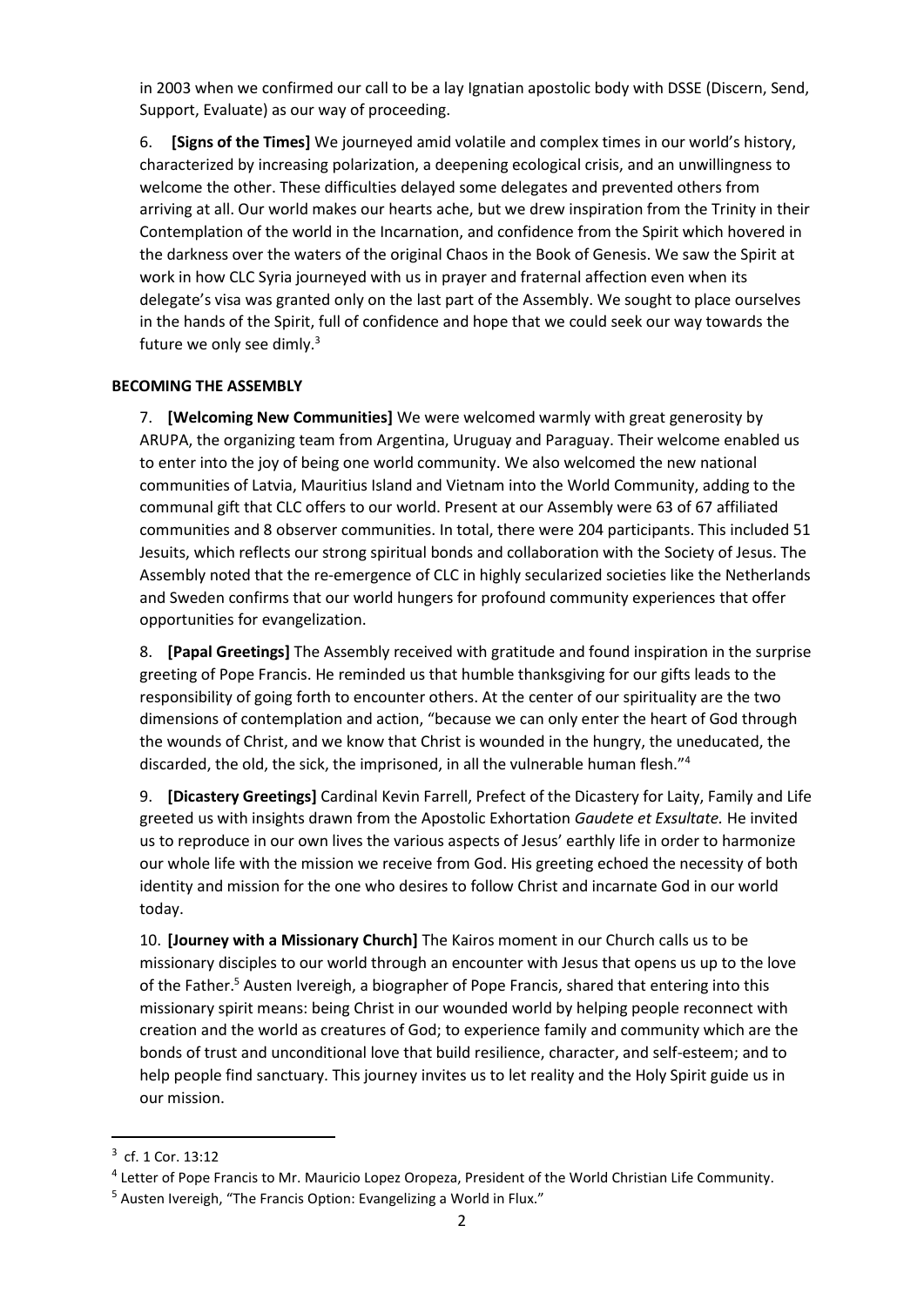11. **[The Journey is the Experience]** We entered into a concrete experience of a missionary church through an encounter with the families and members of the Parish Community in *Barrio de San Miguel*. We had the opportunity to share our lives with one another. The Assembly was touched by the joy of the welcome we received and inspired by the generous spirit that animated the life of the community, in spite of the difficult realities they also shared. We were reminded that "the journey is the experience."

12. **[History of Grace]** Maria Magdalena Palencia Gomez of CLC Mexico shared about our journey as a discerning lay Ignatian apostolic community from Pius XII's challenge to the Marian Congregations to undergo a renewal process until the present. Her story of our history reminded us how the Spirit has been consistently present with us, patiently guiding and inspiring us as God has labored to shape and form us into a community at the service of God's Kingdom.

13. **[Our Name as Identity and Mission]** Beyond our history of grace, Magdalena also shared several key stories and reflections that reminded us of our identity as Christian Life Community, which Fr. Arrupe had said was the name bestowed by the Lord upon the CLC and contained within it the mission of these communities. He had linked this to the call of Abraham, whose covenant and mission was established through the name given to him by God. We were reminded that our identity and mission are a gift entrusted to us by God. We have clarified and responded to this grace through the years, always navigating the tension between the promptings of the Good Spirit and the obstacles and divisions introduced by the Evil Spirit.

14. **[Being a Community of Discernment for Reconciliation]** Our World Ecclesiastical Assistant, Fr. Arturo Sosa, S.J., invited us to see our being a community of discernment as a gift for developing a laity capable of individual and communal discernment. This discernment can be shared with the Church and become a tool of wisdom for action in the world. Forming our members in both constant prayer and generous service will facilitate the link between individual reconciliation and our ability to become agents of reconciliation.

15. **[Magis as living in permanent tension]** Fr. Sosa touched upon the tension that arises as we deepen our relationships. He also referred to *Magis* as living in the permanent tension of being pulled to both God and to the world at the same time.<sup>6</sup> We will need to navigate this tension in our communal discernment while being very attentive to the workings of the Evil Spirit, which may easily turn tension into conflict.

16. **[Sharing to create Community]** The tapestry woven by the various inputs helped us grow in our communal spirit and we were re-energized in the importance of being community. We opened ourselves more deeply into the gift of our way of life by sharing openly in small groups throughout the Assembly discernment process. We were awakened to the beauty of discerning together as a lay Ignatian discerning apostolic body.

### **DISCERNING AS AN APOSTOLIC BODY**

17. **[Spiritual Conversation and Apostolic Discernment]** The delegates were invited to be part of a formal communal discernment process informed by the Spiritual Exercises employing spiritual conversation. For five days, each morning and afternoon, we followed a three-step sequence: individual prayer, sharing in small groups (in three rounds, allowing us to be moved and respond to what we have heard from others) and plenary. While the dynamics of the Spiritual Exercises provided the framework, spiritual conversation was a sweet reminder of our small group sharing at home. The process was facilitated by the ESDAC<sup>7</sup> team, which provided

**.** 

<sup>6</sup> Cf. Jesuit General Congregation 35, 8.

<sup>7</sup> *Exercices Spirituels pour un Discernement Apostolique Communautaire*, http://www.esdac.net/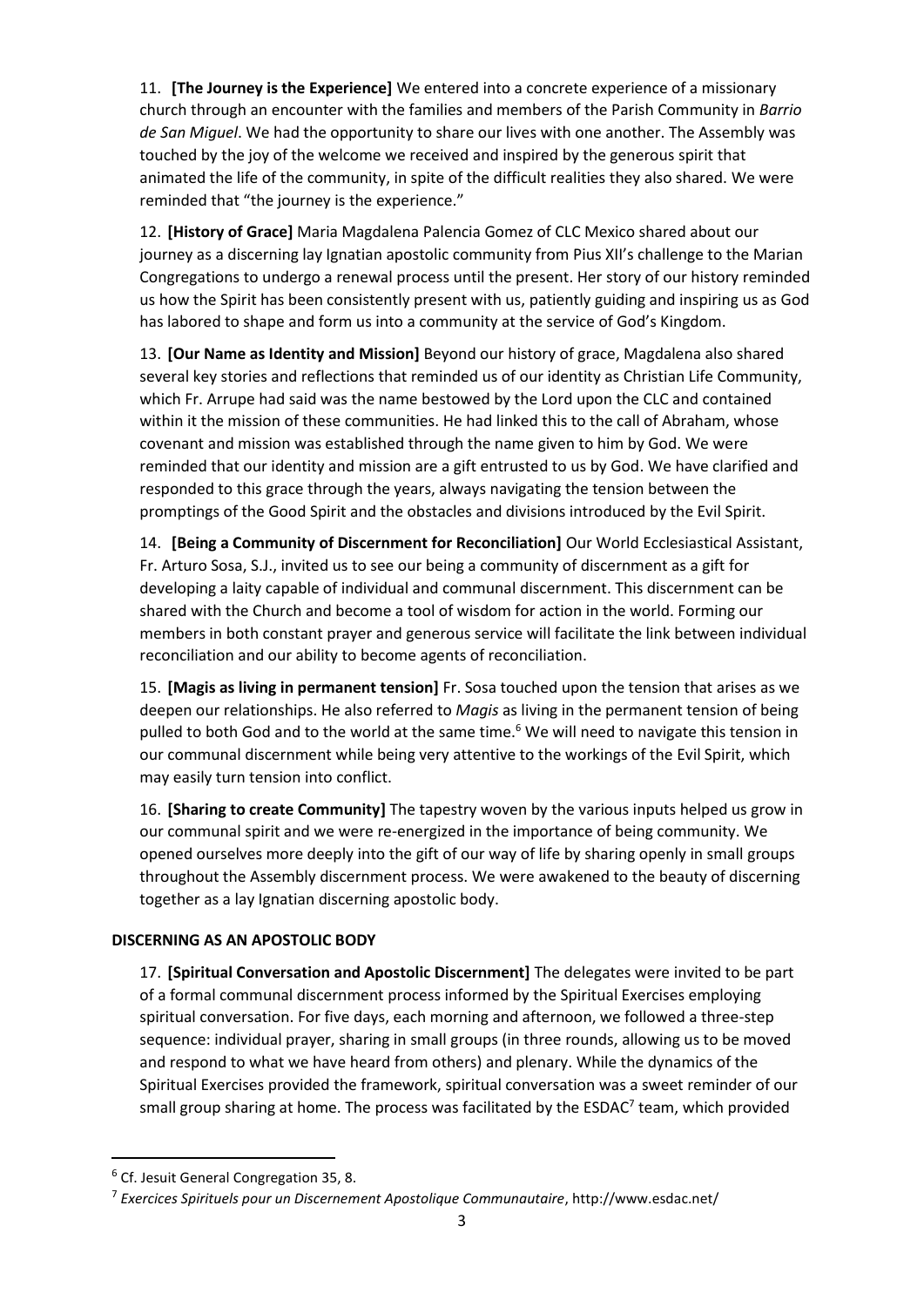prayer guidelines and creatively guided us in the way each group offered its own insight to the whole Assembly.

18. **[Abraham's Trust in God]** As the Assembly engaged in the discernment process, Abraham resurfaced as a reference. When God calls him, Abram not only has his name changed to Abraham, but he is led by God out of his comfort zone without knowing where he is heading. Abraham's only assurance: his faith in God. As Abraham, we started the process with only our confidence in the Spirit, which helps us to find meaning in the midst of chaos. Similar to how each of us trusts the Spirit each time we do the Spiritual Exercises, the Assembly as a whole felt called to respect the process and trust the direction of the Spirit.

19. **[Joys and Struggles]** As days went by, we began to realize the process of communal discernment is challenging: it requires patience and openness of heart. We faced obstacles, resistances and pain throughout but realized these are an integral part of the process to be understood in light of Christ's Passion, Death and Resurrection. Like pilgrims journeying to unknown territories, we feel called to humbly share with our CLC companions our own experience and the fruits we have received:

- a. **We learned it is difficult to grow in indifference.** During the discernment process, we faced various difficulties, either with the way the process worked or with what was exactly being asked of us; at times, there appeared to be insufficient clarity. That gave rise to frustration, lack of meaning and desolation. We realized it is painful to put our attachments aside and focus our hearts on the greater good, which very slowly emerges from the group's sharing. In that process, we learned from one another to be humble and patient.
- b. **We experienced a growing sense of intimate spiritual connection among ourselves**, as our sharing went deeper and deeper, transcending our personal backgrounds, local realities and language difficulties. Although sometimes we resisted being more personal in our sharing, we were able to gradually open our hearts to each other; we laughed and cried and dreamed together. In that process, we became a community of friends in the Lord.
- c. **We felt liberated in acknowledging our frailties and imperfections.** At some point, we realized that, to truly walk together, we would have to be honest about everything that hinders the Spirit from flowing freely in our communities. We enacted and contemplated the various paralyses inhibiting our communal life, in order to acknowledge how our communities can easily close in on themselves, becoming selfcentered; how they can be caught in a web of self-interests, falling prey to division and conflict; how they may let the passion for announcing the Kingdom die and lose the shine that attracts others to our way of life. In that process, we learned how the power of truth and reconciliation lived out in community can be profoundly liberating.
- d. **We moved from fear and doubt to union of hearts and minds**. As the days continued to unfold, despite the difficulties in adjusting to the process, and despite the occasional bouts of desolation, we began to feel genuine peace together. Throughout the Assembly we were sustained by the prayers of the world community which we felt, especially in particular difficult periods. This invisible but powerful current eventually erupted in deep gratitude, consolation, joy, hope and desire for the future. In that process, we briefly tasted the Peace only the Resurrected Christ can give us.
- e. **We realized we can take decisions together.** As each member in the small group began to grow familiar with each other, it became easier to identify convergence points in our sharing and find a common response for the questions proposed for our discernment. In that process, we learned how to merge our diversity into something more than just the sum-of-the-parts.